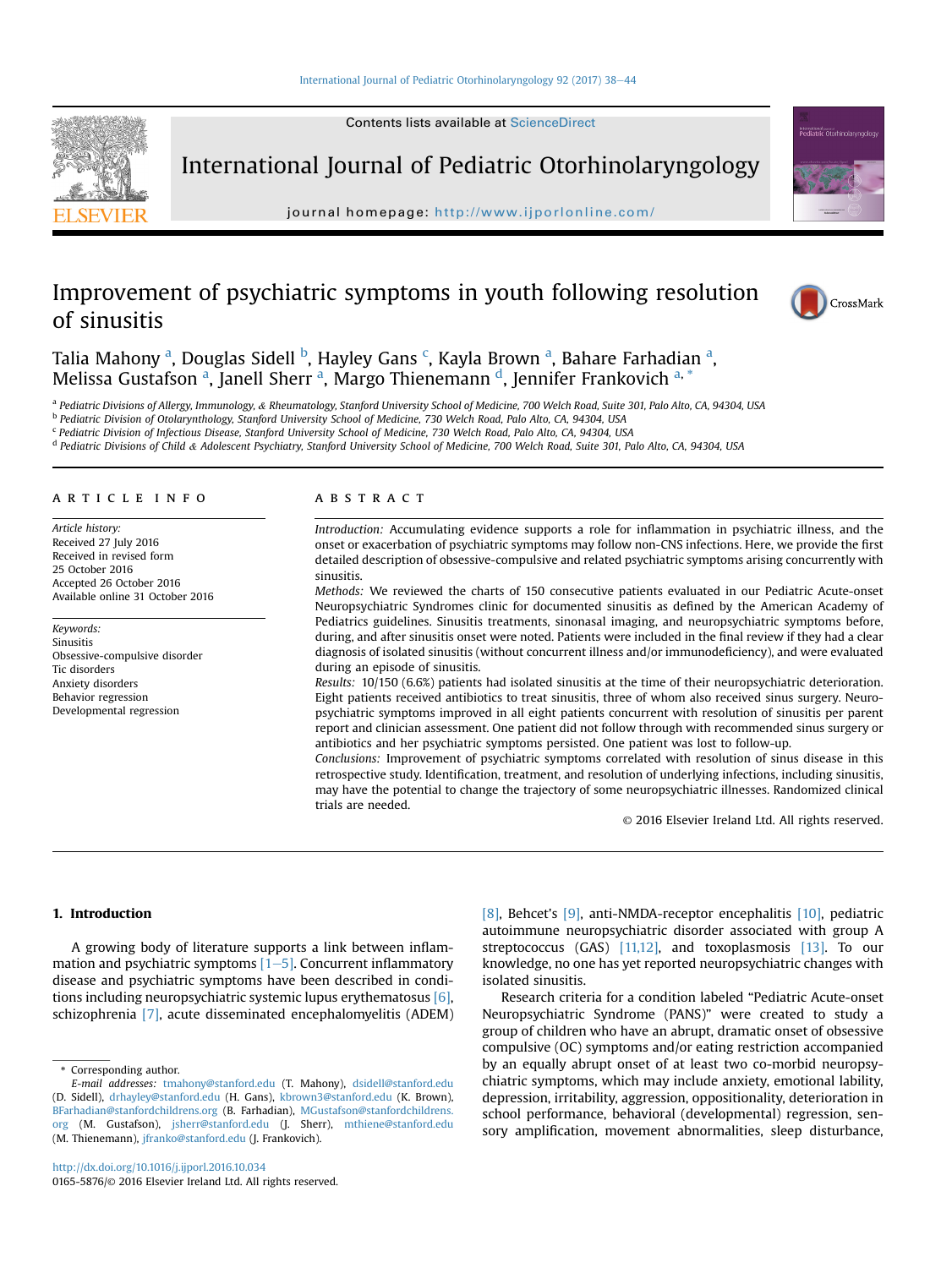and urinary frequency [\[14,15\]](#page-5-0). The Stanford PANS program was created to research etiology and treatment for this disorder and conducts an interdisciplinary clinic designed to evaluate and treat youth with suspected PANS. Although the clinic focuses on evaluating and treating acute-onset cases, it follows a small subset of patients who presented with unclear or sub-acute onsets of PANSlike symptoms, since, over time, many of these patients' clinical conditions deteriorate acutely in subsequent relapses. The mechanism by which PANS develops is unknown and is likely multifactorial.

Children suffer an estimated six to eight viral upper respiratory infections per year. Up to 13% of these infections can be complicated by bacterial rhinosinusitis [\[16,17\].](#page-5-0) In children with common variable immunodeficiency (CVID), sinusitis is one of the most common infectious presentations  $[18]$ . In 2015, we reported that 11% of patients seen in the Stanford PANS clinic noted presence of sinusitis within either three weeks prior to or during the development of the first PANS symptoms [\[19\]](#page-6-0). To date, no one has described patients' course of neuropsychiatric illness before, during, and after sinusitis.

Here we report ten cases of patients whose escalation in psychiatric symptoms coincided with sinus disease.

## 2. Methods

The Stanford Panel on Human Subjects Institutional Review Board approved this retrospective study.

We reviewed the medical and psychiatric records of 150 patients who presented to the multidisciplinary PANS clinic between September 2010 and August 2015. Each patient underwent a comprehensive neuropsychiatric and medical evaluation, and this data was incorporated into patients' medical records. Data extracted from the medical record included: demographic data, the presence or absence of neuropsychiatric symptoms, and the presence or absence of symptoms consistent with acute bacterial rhinosinusitis or chronic sinusitis. Patients with a diagnosis of acute, subacute, recurrent acute, chronic, or acute superimposed on chronic bacterial rhinosinusitis based on American Academy of Pediatrics (AAP) clinical practice guidelines (Table 1) [\[16,20\]](#page-5-0), and who met criteria for a diagnosis of PANS [\[14,15\]](#page-5-0), or who otherwise met PANS criteria but had a subacute onset, were included for further review.

Patients for whom a comprehensive neuropsychiatric evaluation was not available or for whom a diagnosis of sinusitis was unclear were excluded from the study [\(Fig. 1\)](#page-2-0). Patients who presented with an additional concurrent illness and/or immunodeficiency were also excluded. These patients were excluded because the effect of the interaction between sinusitis, the concurrent illness, and its treatment (such as immunomodulatory therapy to treat arthritis or intravenous immunoglobulins (IVIG) to treat underlying immunodeficiency) on the psychiatric symptoms could not be determined. A detailed description of these patients can be found in Table A1 (Appendix A). Signs of immunodeficiency were defined as leukopenia or diagnosed CVID based on significantly decreased levels of immunoglobulin G and immunoglobulin A or immunoglobulin M in addition to a poor antibody response to vaccination [\[21\]](#page-6-0).

Sinonasal imaging (computed tomography [CT], magnetic resonance imaging [MRI]) ordered as part of routine clinical care was obtained for included patients when available. A board certified pediatric otolaryngologist re-reviewed all images for the presence or absence of sinonasal abnormalities.

We then evaluated all patients with a neuropsychiatric deterioration and concurrent sinusitis to describe the relationship between the course of PANS and sinusitis.

## 3. Results

### 3.1. Patient characteristics

Of the 150 children who presented to the PANS clinic during the study period, 70 patients (47%) had mention of sinus disease in their medical record. Of these, 41 patients were excluded because their sinusitis resolved prior to being seen in our clinic. Six patients were excluded for an unclear diagnosis of sinusitis, and 13 patients

## Table 1

Diagnostic criteria used to identify patients with bacterial sinusitis.

## Sinusitis symptoms:

Purulent cloudy or colored nasal discharge

Nasal obstruction reported as congestion, blockage, or stuffiness

Facial pain/pressure/fullness involving the anterior face, periorbital region, or manifested as a localized or diffuse headache

| <b>Types of sinusitis</b>                                                                                                 | Diagnostic criteria/associated symptoms                                                                                                                                                                                                                                                                                                                                      |
|---------------------------------------------------------------------------------------------------------------------------|------------------------------------------------------------------------------------------------------------------------------------------------------------------------------------------------------------------------------------------------------------------------------------------------------------------------------------------------------------------------------|
| Acute sinusitis $[20, 22]$ (Duration: >10 days and <30 days)                                                              | • Purulent nasal drainage and/or daytime cough that persists for $>10$ days with no improvement OR<br>• Worsening or new nasal discharge, daytime cough, or fever within 10 days after an initial<br>improvement OR<br>• Severe onset with concomitant fever of at least $102.2^{\circ}$ F and purulent nasal discharge for at least three<br>consecutive days               |
| Subacute sinusitis [16, 22] (Duration: 30–60 days)                                                                        | • Mild to moderate and often intermittent nasal discharge of any quantity and/or cough that is often<br>worse at night<br>• May have low grade periodic fever                                                                                                                                                                                                                |
| Recurrent acute sinusitis $[16, 22]$ (Duration: <30 days and<br>separated by at least 10 days without sinusitis symptoms) | • 3 episodes of acute bacterial sinusitis in 6 months OR<br>• 4 episodes of acute bacterial sinusitis in 12 months                                                                                                                                                                                                                                                           |
| Chronic sinusitis $[16, 22, 29]$ (Duration: >90 days)                                                                     | At least two of the following symptoms for >90 days:<br>• Mucopurulent nasal drainage<br>• Persistent residual respiratory symptoms such as cough, rhinorrhea, and nasal obstruction<br>• Decreased sense of smell<br>$\bullet$ Polyps<br>• Purulent mucus or edema in the middle meatus or ethmoid region<br>• Radiographic imaging shows inflammation of paranasal sinuses |
| Acute superimposed on chronic sinusitis [16]                                                                              | • Development of new respiratory symptoms on top of residual respiratory symptoms<br><b>AND</b><br>• Treatment with antibiotics results in resolution of new symptoms but underlying residual symptoms<br>remain                                                                                                                                                             |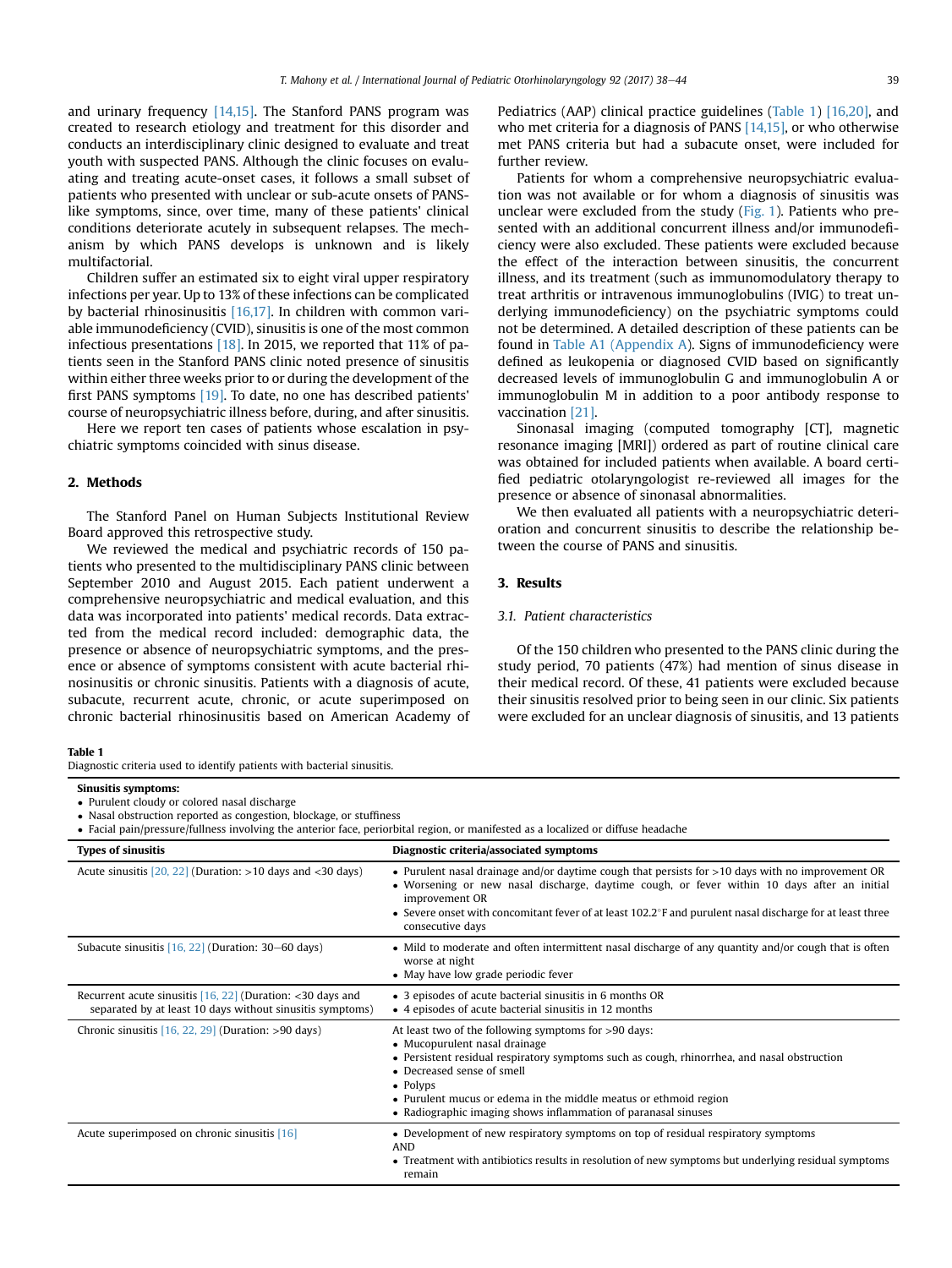<span id="page-2-0"></span>

Fig. 1. Breakdown of patients excluded from review because their sinusitis resolved prior to their being seen in PANS Clinic, their diagnosis of sinusitis was unclear, or they presented with a concurrent other illness.  $*SREAT = Steroid Responsive Encephalitis associated with Thyroiditis.$ 

were excluded because they presented with an additional concurrent illness and/or signs of immunodeficiency (Fig. 1 and Appendix A).

The remaining ten patients had isolated sinusitis without other concurrent infections or inflammatory diseases, and met criteria for sinusitis at the time of initial presentation of psychiatric symptoms or flare in psychiatric symptoms after a stable mental health trajectory. These ten patients ranged in ages  $6-17$  years old. Six were male and four were female. These ten patients are presented in [Tables 2 and 3.](#page-3-0) All ten patients had severe OC symptoms as part of their clinical presentation and experienced serious disruption in their psychosocial health and school performance. Five were not able to attend school for periods of time (patients 3, 4, 6, 8, & 9). Two patients with isolated sinusitis (patients  $3 \& 8$ ) required psychiatric hospitalizations, mental health services from the state, and extensive school services. Aside from minor residual symptoms, six of the seven patients who ultimately experienced resolution of their sinus symptoms and psychiatric symptoms were able to return to, or nearly to, their neuropsychiatric baseline and service needs were decreased. In contrast, patient 5, who did not follow through with recommendations to have sinusitis treated, had ongoing sinus and psychiatric symptoms at her 20-month followup in conjunction with other disabling psychiatric and physical symptoms.

## 3.2. Imaging findings

Four patients (patients 4, 5, 8, & 9) underwent imaging (CT or MRI) due to concerns for anatomic abnormalities contributing to sinusitis and/or evaluation of other organic brain issues. Upon review, all four patients had confirmed paranasal sinus abnormalities consistent with acute or chronic disease. For the remaining patients, their high neuropsychiatric impairment rendered imaging unfeasible.

## 3.3. Sinus surgery

Surgery was recommended by a community otolaryngologist for four patients and three followed through with sinus surgery (patients 4, 8, & 9). Indications for sinus surgery included chronic maxillary (patients 4, 5, & 8), ethmoid (patients 5 & 8), and/or sphenoid (patient 5) sinusitis and/or abnormal sinus anatomy (patients 8 & 9). Review of the surgical reports revealed chronic maxillary (patient 4  $\&$  8), sphenoid (patient 9), and/or ethmoid sinusitis (patient 8  $\&$  9). Maxillary mucoceles and a benign sphenoid sinus cyst were removed from patients 4 and 9, respectively. Sinus cultures were obtained during surgery for one patient (patient 4). This patient's culture found methicillin-resistant Staphylococcus aureus (MRSA) sinusitis resistant to all penicillins, all cephalosporins (except anti-MRSA cephalosporins), and betalactam inhibitor combinations. The three patients who went through with recommended surgeries also completed a recommended antibiotic course. All three experienced improvement of psychiatric symptoms following surgery. The fourth patient (patient 5) refused sinus surgery and did not complete her prescribed antibiotics regimen.

## 3.4. Antibiotics

All patients were prescribed standard treatment for acute bacterial sinusitis (amoxicillin/clavulanic acid) per AAP guidelines [\[22\].](#page-6-0) Among patients with isolated sinusitis, five received an alternative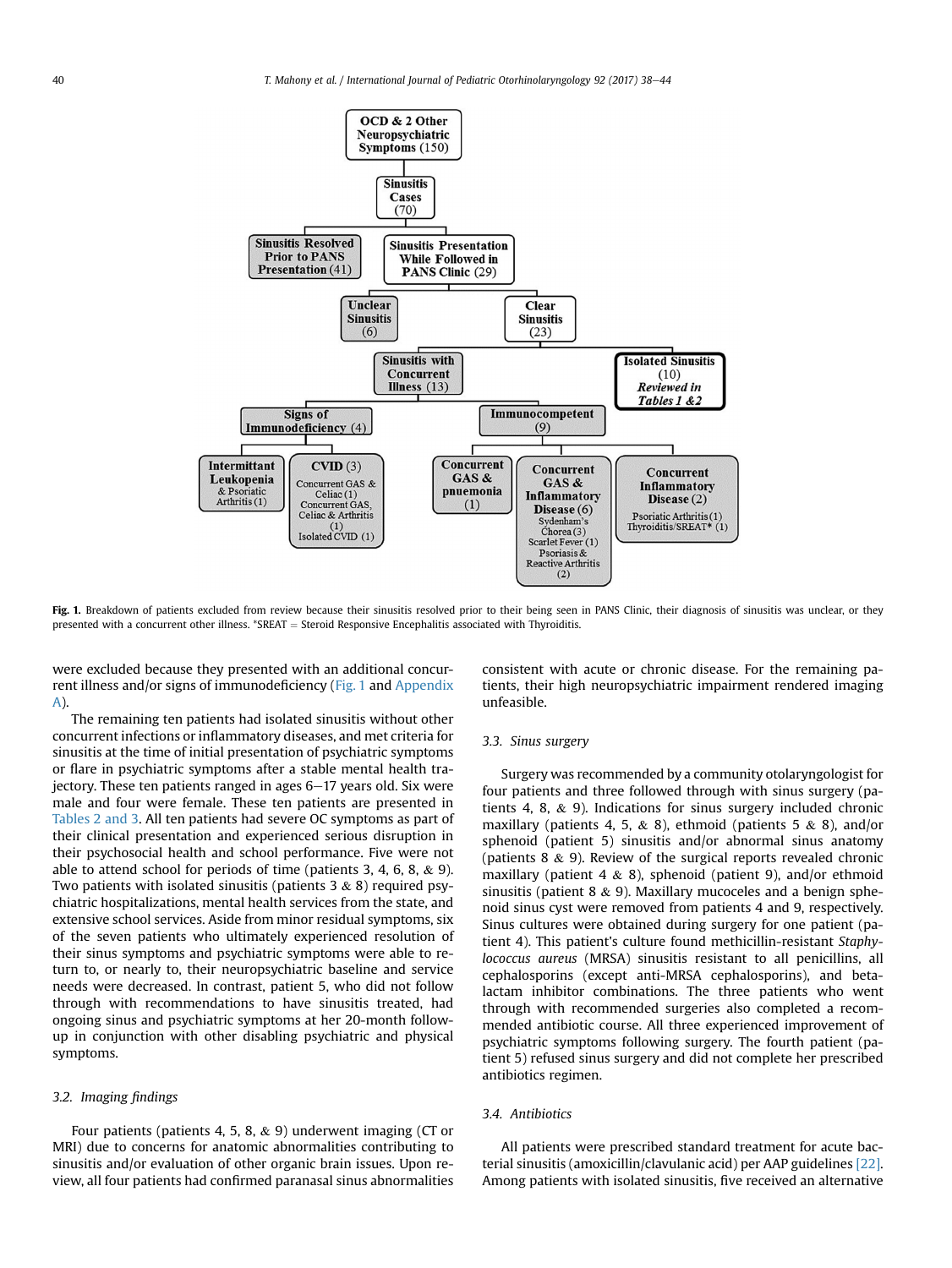## <span id="page-3-0"></span>Table 2

| #              | Pre-existing neuropsychiatric<br>Sinusitis type<br>symptoms                                                                                                                                    |                                  | New onset or dramatic escalation of symptoms during sinusitis                                                                                                                                            |                                                                                                                                                                                                                                                        |  |
|----------------|------------------------------------------------------------------------------------------------------------------------------------------------------------------------------------------------|----------------------------------|----------------------------------------------------------------------------------------------------------------------------------------------------------------------------------------------------------|--------------------------------------------------------------------------------------------------------------------------------------------------------------------------------------------------------------------------------------------------------|--|
|                |                                                                                                                                                                                                |                                  | Psychiatric/cognitive symptoms                                                                                                                                                                           | Physical symptoms                                                                                                                                                                                                                                      |  |
| $\mathbf{1}$   | Sensory & motor abnormalities/tics.                                                                                                                                                            | Acute                            | Acute onset: OC symptoms, anxiety,<br>emotional lability, irritability,<br>behavioral regression, attention<br>difficulties, deterioration in school<br>performance.                                     | Sensory abnormalities.                                                                                                                                                                                                                                 |  |
| 2              | Anxiety, sensory & fine motor<br>abnormalities, sleep disturbances<br>(parent report).                                                                                                         | Recurrent                        | Acute onset: Severe OC symptoms,<br>anxiety, emotional lability, irrational<br>behaviors, attention difficulties,<br>deterioration in school performance.                                                | Sleep disturbance, joint pain.                                                                                                                                                                                                                         |  |
| 3              | OC symptoms, anxiety, panic episodes,<br>emotional lability, irritability/<br>aggression, attention difficulties,<br>motoric hyperactivity, light sensitivity<br>(all mild per parent report). | Acute                            | Acute onset: escalation of OC<br>symptoms, emotional lability, increased<br>irritability, personality change,<br>deterioration in school performance,<br>motoric hyperactivity.                          | Simple and complex tics, piano playing<br>fingers, dystonia, truncal instability,<br>sleep disturbance, fatigue, sound<br>sensitivity, abdominal pain,<br>constipation.                                                                                |  |
| $\overline{4}$ | Mood/emotional issues, sensory<br>abnormalities.                                                                                                                                               | Chronic                          | Acute onset: OC symptoms, anxiety,<br>panic episodes.                                                                                                                                                    | Piano-playing finger movements on<br>standing Romberg, milkmaid grip,<br>stress dystonia, truncal weakness and<br>instability, sleep disturbance, enuresis,<br>fatigue, joint pain.                                                                    |  |
| 5              | None.                                                                                                                                                                                          | Chronic                          | Acute onset: OC symptoms, emotional<br>lability, depression, irritability,<br>cognitive changes, sensory<br>abnormalities.                                                                               | Tics, fatigue, joint pain, back pain.                                                                                                                                                                                                                  |  |
| 6              | None.                                                                                                                                                                                          | Acute                            | Acute onset: mild OC symptoms,<br>Tics, sleep disturbance, migraines, foot<br>pain, dizziness, sensory abnormalities.<br>emotional lability, irritability,<br>behavioral regression.                     |                                                                                                                                                                                                                                                        |  |
| $\overline{7}$ | Fine & gross motor abnormalities.                                                                                                                                                              | Acute superimposed<br>on Chronic | Sleep disturbance, back pain, diffuse<br>Subacute onset: OC symptoms, anxiety,<br>emotional lability, depression,<br>tenderness, pain amplification.<br>irritability, cognitive changes.                 |                                                                                                                                                                                                                                                        |  |
| 8              | Mood issues, irritability, sensory<br>abnormalities.                                                                                                                                           | Chronic                          | Simple and complex tics, truncal<br>Subacute onset: anxiety, emotional<br>lability, depression, irritability,<br>instability, sleep disturbance.<br>aggression.                                          |                                                                                                                                                                                                                                                        |  |
| 9              | None.                                                                                                                                                                                          | Chronic                          | Acute onset: OC symptoms, mild<br>anxiety, mild irritability, mild cognitive<br>changes.                                                                                                                 | Neck and body pain.                                                                                                                                                                                                                                    |  |
| 10             | Anxiety, learning disabilities, fine motor<br>abnormalities, speech delay.                                                                                                                     | Chronic                          | Subacute onset: OC symptoms,<br>restrictive food intake, anxiety,<br>emotional lability, depression,<br>aggression, behavioral regression,<br>cognitive changes, deterioration in<br>school performance. | Piano-playing finger movements on<br>standing Romberg, simple and complex<br>tics, tongue fasciculation, sleep<br>disturbance, urinary frequency<br>widespread pain, abdominal pain,<br>numbness, shooting electrical pains,<br>sensory abnormalities. |  |

antibiotic due to parent or physician concerns for compliance with a twice daily medication or a history of failed treatment with amoxicillin/clavulanic acid, specifically: clarithromycin ( $n = 1$ ), clindamycin (n = 2), azithromycin (n = 2). One patient (patient 4) switched to sulfamethoxazole/trimethoprim after MRSA was found in his sinuses during surgery.

One patient (patient 6) was lost to follow-up, and another (patient 5) did not complete her antibiotics regimen or her recommended sinus surgery, as mentioned above. Her sinus symptoms and psychiatric symptoms including depression, anxiety, and OC symptoms persisted at her 20-month follow-up.

Overall, ten of our patients (10/150, 6.6%) presented with isolated sinusitis (no other illness or immunodeficiency) concurrent with their neuropsychiatric deterioration. Eight of these ten patients followed through with prescribed treatment and returned to our clinic for follow-up; of these, seven experienced complete resolution of their sinusitis without need for other treatments. The eighth patient, who was treated with both antibiotics and prednisone, experienced incomplete resolution of sinusitis and subsequent recrudesce of sinus disease. All eight patients experienced improvement in neuropsychiatric symptoms concurrent with resolution or improvement of sinusitis. Three patients experienced recrudesce of sinus symptoms and concurrent recrudescence of neuropsychiatric symptoms. One patient had recrudescence of neuropsychiatric symptoms following GAS exposure, suggesting that his constellation of neuropsychiatric symptoms may wax and wane with a variety of inflammatory illnesses.

## 4. Discussion

Sinusitis is a common infection in the general pediatric population [\[16\];](#page-5-0) however, there are few reported associations between sinusitis and neuropsychiatric deteriorations. The children in our case series may represent a group who are vulnerable to psychiatric exacerbations for reasons we do not understand. Their sinusitis could represent a non-specific trigger that "tips the balance" into having these overt psychiatric symptoms. Alternatively,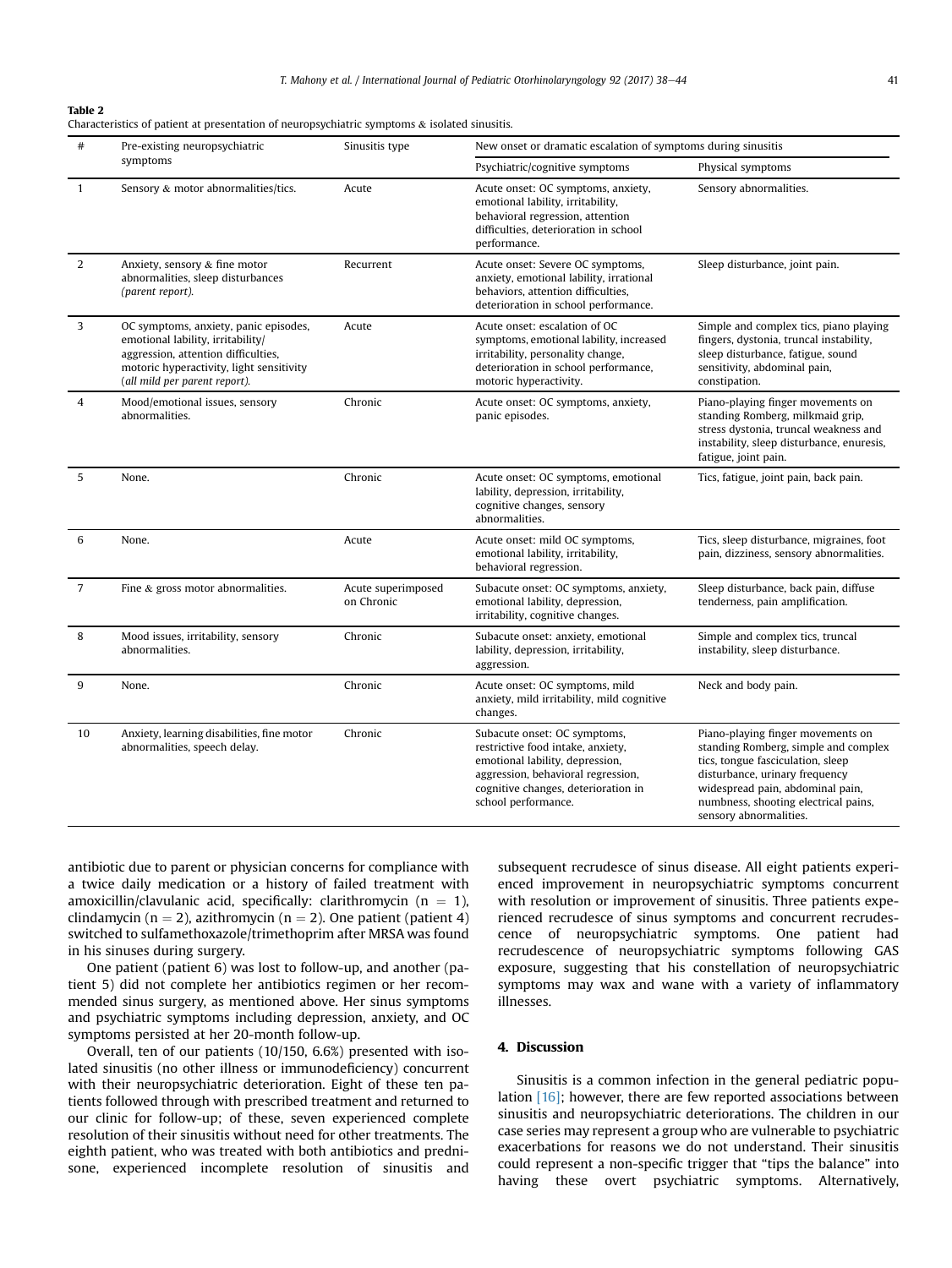#### Table 3

Course of PANS illness, sinusitis, & treatment.

| $\#$           | Neuropsychiatric symptoms after resolution of sinusitis                                                                                                                                           | Time, sinus treatment<br>to max improvement | Course of sinusitis and neuropsychiatric symptoms                                                                                                                                                                                                                                                                                                                                                                                                                                                                                                                |
|----------------|---------------------------------------------------------------------------------------------------------------------------------------------------------------------------------------------------|---------------------------------------------|------------------------------------------------------------------------------------------------------------------------------------------------------------------------------------------------------------------------------------------------------------------------------------------------------------------------------------------------------------------------------------------------------------------------------------------------------------------------------------------------------------------------------------------------------------------|
| $\mathbf{1}$   | Resolved: all symptoms (OC symptoms, anxiety, emotional<br>lability, irritability, behavioral regression, attention difficulties,<br>deterioration in school performance, sensory abnormalities). | 3 weeks                                     | Improvement sustained for two weeks after completion of<br>amoxicillin/clavulanic acid course. Deterioration after antibiotics<br>were stopped. Amoxicillin/clavulanic acid restarted with<br>corresponding psychiatric symptom improvement, which was<br>sustained during and several weeks after treatment with antibiotics.<br>Mild flare in psychiatric symptoms at GAS exposure.                                                                                                                                                                            |
| 2              | Improved: most symptoms (severe OC symptoms, emotional<br>lability, irrational behaviors, attention difficulties, deterioration<br>in school performance).<br>Residual: anxiety.                  | Within 10 days <sup>a</sup>                 | Improvement sustained for 4 months, contracted another sinus<br>infection, OC symptoms and attention difficulties returned. All<br>symptoms improved within 10 days on amoxicillin/clavulanic acid,<br>over the next four years the patient had three more<br>neuropsychiatric flares with sinus infections that improved with<br>antibiotics.                                                                                                                                                                                                                   |
| 3              | Improved: mood, aggression, sensory abnormalities.<br>Residual: OC symptoms, anxiety, emotional lability, irritability,<br>deterioration in school performance, tics.                             | 10 days                                     | Improvement sustained, currently 4 months.                                                                                                                                                                                                                                                                                                                                                                                                                                                                                                                       |
| $\overline{4}$ | Improved: OC symptoms, anxiety, panic episodes.<br>Residual: fatigue, photosensitivity, intermittent joint pain.                                                                                  | Within 15 weeks                             | OC symptoms, anxiety and panic episodes improved while on<br>antibiotics and prednisone, then resolved following sinus surgery<br>and course of sulfamethoxazole/trimethoprim. Sinus symptoms<br>recurred 8 months later with concurrent escalation of body pain and<br>generalized fatigue. All symptoms improved after restarting<br>sulfamethoxazole/trimethoprim and prednisone.                                                                                                                                                                             |
| 5              | N/A (Sinusitis did not resolve.).                                                                                                                                                                 | N/A                                         | All symptoms persisted: OC symptoms, emotional lability,<br>depression, irritability, cognitive changes, motor tics, sensory<br>abnormalities.                                                                                                                                                                                                                                                                                                                                                                                                                   |
| 6              | N/A (Lost to follow-up.)                                                                                                                                                                          | N/A                                         | N/A                                                                                                                                                                                                                                                                                                                                                                                                                                                                                                                                                              |
| 7              | Improved: OC symptoms, anxiety, mood, irritability, attention<br>difficulties, cognitive changes, pain, sleep disturbance.                                                                        | Within 4 months <sup>a</sup>                | Improvement sustained for 4 months, deteriorated when completed<br>course of clindamycin, clindamycin restarted, improved mood and<br>anxiety within 6 weeks but some sinus symptoms persisted,<br>deteriorated 2 months later concurrent with resurgence of sinus<br>symptoms, on allergist's recommendation removed tree nuts from<br>diet. Sinus symptoms, anxiety, emotional lability, and depression<br>improved, 4 months later sinus symptoms and neuropsychiatric<br>symptoms returned. Received sinus surgery, IVIG, and anti-<br>psychotic medication. |
| 8              | Improved: emotional lability, depression, irritability, tics, sleep<br>disturbance, body pain, fatigue.                                                                                           | 8 months                                    | Gradual improvement for 8 months, improvement sustained,<br>currently at 16 months post-operation.                                                                                                                                                                                                                                                                                                                                                                                                                                                               |
| 9              | Resolved: OC symptoms, cognitive issues, pain.<br>Residual: mild anxiety and mild irritability.                                                                                                   | Within 6 weeks <sup>a</sup>                 | Improvement sustained, currently at 27 months.                                                                                                                                                                                                                                                                                                                                                                                                                                                                                                                   |
| 10             | Improved: OC symptoms, anxiety, depression, aggression,<br>behavioral regression, cognitive changes, sleep disturbance.<br>Resolved: tics, pain, tongue fasciculation.                            | $24 - 48$ h                                 | Slowly deteriorated, then switched to antibiotics to azithromycin,<br>gradually improved, improvement sustained.                                                                                                                                                                                                                                                                                                                                                                                                                                                 |

<sup>a</sup> Interval between appointments.

characteristics of the immune response or location of inflammation within the sinonasal anatomy may uniquely contribute to neuropsychiatric deteriorations. Indeed, new evidence from a mouse model suggests that antigen-specific Th17 cells generated within the nasal-associated lymphoid tissue can migrate along olfactory tracts past the cribiform plate and into the brain to promote bloodbrain barrier breakdown, microglial activation, and changes in synaptic physiology [\[23\]](#page-6-0).

In this study, we describe the clinical course of ten patients with sinusitis coinciding with a neuropsychiatric deterioration. Additional physical symptoms consistent with central nervous system (CNS) dysfunction were also present frequently (e.g. tics, dystonia, truncal instability/hypotonia, tongue fasciculations, pain, sensory amplification, sleep disturbance [\[Table 2,](#page-3-0) third column]). Patients who subsequently experienced resolution of their sinus disease also had significant concurrent improvement or resolution of their neuropsychiatric and physical symptoms (Table 3), suggesting a potential pathophysiologic relationship.

Prior research has demonstrated an association between acuteonset OC symptoms and GAS infections [\[11,12\].](#page-5-0) Transient behavior regressions with infections have been described in patients with developmental delay  $[24]$  and in normal healthy children with GAS [\[25\]](#page-6-0). Interestingly, a previous case series reported onset of anorexia nervosa and OC symptoms in the setting of GAS and sinusitis with improvement in the psychiatric symptoms following resolution of these infections [\[26\]](#page-6-0). Similarly, in our case study, neuropsychiatric deterorations were also reported in patients with GAS and concurrent sinusitis (see Appendix A, patients 11-17, 21,  $&$  22). While only the minority of patients presenting to our PANS clinic had isolated sinusitis coincident with neuropsychiatric deterioration (10/150, 6.6%), this small group of patients may provide insight into a potential inflammatory trigger worthy of further investigation.

All patients with sinusitis in our clinic were prescribed antibiotics, per AAP recommendations [\[22\]](#page-6-0). However, it is unknown whether patients' sinusitis would have resolved organically in the absence of antibiotics. Prior randomized, placebo-controlled studies examining the efficacy of antibiotics as treatment for sinusitis in children have described conflicting results [\[17,27,28\].](#page-6-0) Randomized control trials will be necessary to determine whether sinus directed therapies improve the trajectory of neuropsychiatric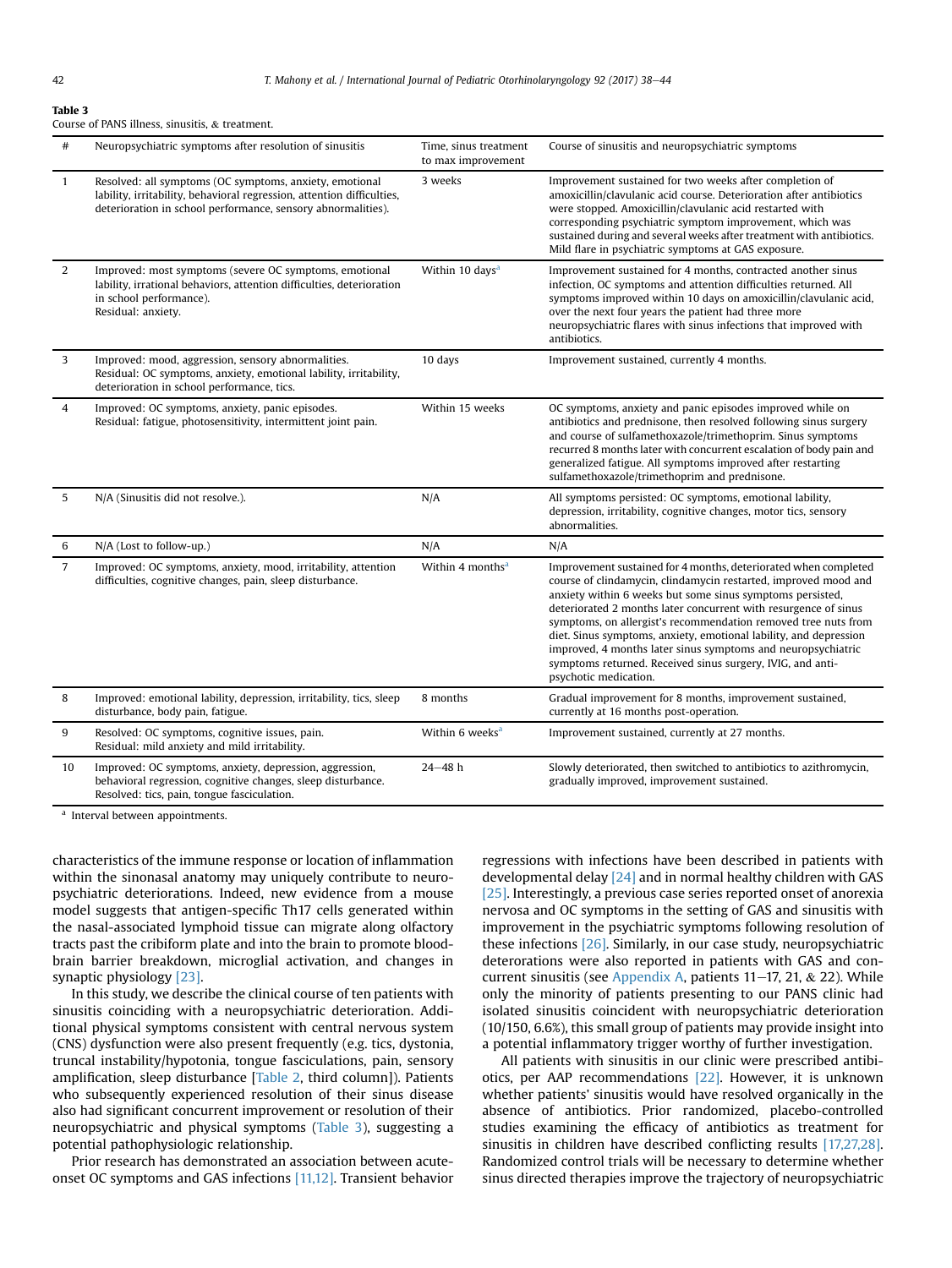<span id="page-5-0"></span>illnesses.

Our experience also indicates that future studies of neuropsychiatric disorders should track sinusitis closely, along with other potential infectious triggers and common complications of upper resipiratory infections in children. Culturing the sinuses of patients who present with sinusitis concurrent with neuropsychiatric deteriorations may provide insight into specific organisms that may correlate with these deteriorations. This approach may be especially useful given that the treatment of sinusitis was relatively safe, rapid, and low cost as compared to treatment of refractory psychiatric disease.

A limitation of this study is that we may be underestimating the total number of neuropsychiatric deteriorations that were coincident with sinusitis in our patient population for three reasons. First, we chose to describe only the small fraction of patients who presented to our clinic with isolated sinusitis. Second, we only included cases of active sinusitis at the time of neuropsychiatric deterioration, but a large portion (47%) of patients in our clinic reported a past history of sinus symptoms. We were unable to assess neuropsychiatric deteriorations occurring alongside sinusitis prior to presentation to our clinic or confirm a diagnosis of sinusitis when patients presented to other providers with neuropsychiatric deteriorations, and thus, these cases were excluded. Third, we excluded 13 patients that had other concurrent illnesses and/or immunodeficiency because the effects of sinusitis could not be isolated from the effects of the concurrent illness and treatments (i.e. IVIG and other anti-inflammatory treatments). Interestingly, of these 13 patients, 10 experienced resolution of sinus symptoms, and of these 10, nine experienced improvement in psychiatric symptoms coincident with resolution of sinus symptoms (see Appendix A, patients  $13-15$ , 17, 18, &  $20-23$ ).

Another limitation is that specific evaluation for symptoms of sinusitis was not routinely done during the first year of our multidisciplinary clinic, limiting our sample size. Furthermore, children's psychiatric symptoms can be so overwhelming for families and providers, such that physical signs and symptoms of sinusitis may not always be appreciated.

## 5. Conclusion

Accumulating evidence suggests that inflammation  $[3-5]$  or infection [2,23] originating outside the CNS can impact neuropsychiatric health. Our findings extend this literature and offer the intriguing, but preliminary possibility that the identification, treatment, and resolution of underlying infections, including sinusitis (sinus inflammation), can improve the trajectory of some neuropsychiatric illnesses. Observations in our patient population suggest that clinicians should consider sinusitis among potential triggers when evaluating patients with neuropsychiatric deteriorations and recommend future research to further study the relationship between sinonasal disease and neuropsychiatric deteriorations.

## Funding

This research did not receive any specific grant from funding agencies in the public, commercial, or not-for-profit sectors.

#### Conflicts of interest

None.

## Acknowledgements

The authors would like to acknowledge George Mark Freeman,

M.D., Ph.D., Stanford University School of Medicine, and Joanne M. Cheung, B.S., Stanford University School of Medicine, for critical review of the paper and data collection, respectively. Joanne Cheung and George Mark Freeman received no compensation for their contributions.

## Appendix A. Supplementary data

Supplementary data related to this article can be found at [http://](http://dx.doi.org/10.1016/j.ijporl.2016.10.034) [dx.doi.org/10.1016/j.ijporl.2016.10.034.](http://dx.doi.org/10.1016/j.ijporl.2016.10.034)

## References

- [1] R. Dantzer, J.C. O'Connor, G.G. Freund, R.W. Johnson, K.W. Kelley, From inflammation to sickness and depression: when the immune system subjugates the brain, Nat. Rev. Neurosci. 9 (2008)  $46-56$ , [http://dx.doi.org/](http://dx.doi.org/10.1038/nrn2297) [10.1038/nrn2297.](http://dx.doi.org/10.1038/nrn2297)
- [2] K.A. Williams, S.E. Swedo, Post-infectious autoimmune disorders: sydenham's chorea, PANDAS and beyond, Brain Res.  $1617$  (2015)  $144-154$ , [http://](http://dx.doi.org/10.1016/j.brainres.2014.09.071) [dx.doi.org/10.1016/j.brainres.2014.09.071.](http://dx.doi.org/10.1016/j.brainres.2014.09.071)
- [3] A.H. Miller, E. Haroon, J.C. Felger, Therapeutic implications of brain-immune interactions: treatment in translation, Neuropsychopharmacology (2016) 1e26, [http://dx.doi.org/10.1038/npp.2016.167.](http://dx.doi.org/10.1038/npp.2016.167)
- [4] O. Köhler, M.E. Benros, M. Nordentoft, M.E. Farkouh, R.L. Iyengar, O. Mors, J. Krogh, Effect of anti-inflammatory treatment on depression, depressive symptoms, and adverse effects, JAMA Psychiatry 71 (2014) 1381-1391, [http://](http://dx.doi.org/10.1001/jamapsychiatry.2014.1611) [dx.doi.org/10.1001/jamapsychiatry.2014.1611](http://dx.doi.org/10.1001/jamapsychiatry.2014.1611).
- [5] R.H.B. Mitchell, B.I. Goldstein, Inflammation in children and adolescents with neuropsychiatric disorders: a systematic review, J. Am. Acad. Child. Adolesc. Psychiatry 53 (2014) 274-296, <http://dx.doi.org/10.1016/j.jaac.2013.11.013>.
- [6] A. Bortoluzzi, C.A. Scire, S. Bombardieri, L. Caniatti, F. Conti, S. De Vita, A. Doria, G. Ferraccioli, E. Gremese, E. Mansutti, A. Mathieu, M. Mosca, M. Padovan, M. Piga, A. Tincani, M.R. Tola, P. Tomietto, G. Valesini, M. Zen, M. Govoni, Study group on neuropsychiatric systemic lupus erythematosus of the italian society of rheumatology, development and validation of a new algorithm for attribution of neuropsychiatric events in systemic lupus erythematosus, Rheumatol. Oxf. 54 (2015) 891-898, [http://dx.doi.org/10.1093/rheumatology/](http://dx.doi.org/10.1093/rheumatology/keu384) [keu384.](http://dx.doi.org/10.1093/rheumatology/keu384)
- [7] M.E. Benros, P.R. Nielsen, M. Nordentoft, W.W. Eaton, S.O. Dalton, P.B. Mortensen, Autoimmune diseases and severe infections as risk factors for schizophrenia: a 30-year population-based register study, Am. J. Psychiatry 168 (2011) 1303-1310, [http://dx.doi.org/10.1176/appi.ajp.2011.11030516.](http://dx.doi.org/10.1176/appi.ajp.2011.11030516)
- [8] S. Tenembaum, N. Chamoles, N. Fejerman, Acute disseminated encephalomyelitis: a long-term follow-up study of 84 pediatric patients, Neurology 59 (2002) 1224-1231, <http://dx.doi.org/10.1212/WNL.59.8.1224>.
- [9] [E. Calikoglu, M. Onder, B. Cosar, S. Candansayar, Depression, anxiety levels and](http://refhub.elsevier.com/S0165-5876(16)30380-9/sref9) general psychological profile in Behçet'[s disease, Dermatology 203 \(2001\)](http://refhub.elsevier.com/S0165-5876(16)30380-9/sref9)<br>[238](http://refhub.elsevier.com/S0165-5876(16)30380-9/sref9)–[240, 51756.](http://refhub.elsevier.com/S0165-5876(16)30380-9/sref9)
- [10] J. Dalmau, A.J. Gleichman, E.G. Hughes, J.E. Rossi, X. Peng, M. Lai, S.K. Dessain, M.R. Rosenfeld, R. Balice-Gordon, D.R. Lynch, Anti-NMDA-receptor encephalitis: case series and analysis of the effects of antibodies, Lancet. Neurol. 7 (2008) 1091-1098, [http://dx.doi.org/10.1016/S1474-4422\(08\)70224-2](http://dx.doi.org/10.1016/S1474-4422(08)70224-2).
- [11] M.L. Murphy, M.E. Pichichero, Prospective identification and treatment of children with pediatric autoimmune neuropsychiatric disorder associated with group a streptococcal infection (PANDAS), Arch. Pediatr. Adolesc. Med. 156 (2002) 356, [http://dx.doi.org/10.1001/archpedi.156.4.356.](http://dx.doi.org/10.1001/archpedi.156.4.356)
- [12] S.E. Swedo, H.L. Leonard, M. Garvey, B. Mittleman, A.J. Allen, S.J. Perlmutter, L. Lougee, S. Dow, J. Zamkoff, B.K. Dubbert, Pediatric autoimmune neuropsychiatric disorders associated with streptococcal infections (PANDAS): clinical description of the first 50 cases, Am. J. Psychiatry 155 (1998) 264-271, [http://](http://dx.doi.org/10.1176/ajp.155.2.264) [dx.doi.org/10.1176/ajp.155.2.264](http://dx.doi.org/10.1176/ajp.155.2.264).
- [13] J. Flegr, Neurological and neuropsychiatric consequences of chronic toxoplasma infection, Curr. Clin. Microbiol. Rep. 2 (2015) 163-172, [http://](http://dx.doi.org/10.1007/s40588-015-0024-0) [dx.doi.org/10.1007/s40588-015-0024-0](http://dx.doi.org/10.1007/s40588-015-0024-0).
- [14] S. Swedo, J. Leckman, N. Rose, From research subgroup to clinical syndrome: modifying the PANDAS criteria to describe PANS (pediatric acute-onset neuropsychiatric syndrome), Pediatr. Ther. 2 (2012) 113 (Accessed 2 February 2016), [http://www.omicsonline.org/from-research-subgroup-to](http://www.omicsonline.org/from-research-subgroup-to-clinical-syndrome-modifying-the-pandas-criteria-to-describe-pans-pediatric-acute-onset-neuropsychiatric-syndrome-2161-0665.1000113.php?aid=4020)[clinical-syndrome-modifying-the-pandas-criteria-to-describe-pans](http://www.omicsonline.org/from-research-subgroup-to-clinical-syndrome-modifying-the-pandas-criteria-to-describe-pans-pediatric-acute-onset-neuropsychiatric-syndrome-2161-0665.1000113.php?aid=4020)[pediatric-acute-onset-neuropsychiatric-syndrome-2161-0665.1000113.php?](http://www.omicsonline.org/from-research-subgroup-to-clinical-syndrome-modifying-the-pandas-criteria-to-describe-pans-pediatric-acute-onset-neuropsychiatric-syndrome-2161-0665.1000113.php?aid=4020) [aid](http://www.omicsonline.org/from-research-subgroup-to-clinical-syndrome-modifying-the-pandas-criteria-to-describe-pans-pediatric-acute-onset-neuropsychiatric-syndrome-2161-0665.1000113.php?aid=4020) $=4020$  $=4020$ .
- [15] K. Chang, J. Frankovich, M. Cooperstock, M.W. Cunningham, M.E. Latimer, T.K. Murphy, M. Pasternack, M. Thienemann, K. Williams, J. Walter, S.E. Swedo, Clinical evaluation of youth with pediatric acute-onset neuropsychiatric syndrome (PANS): recommendations from the 2013 PANS Consensus Conference, J. Child. Adolesc. Psychopharmacol. 25 (2015) 3-13, <http://dx.doi.org/10.1089/cap.2014.0084>.
- [16] A.A. of Pediatrics, Subcommittee on management of sinusitis and committee on quality improvement, Clinical practice guideline: management of sinusitis, Pediatrics 108 (3) (2001) 798 (Accessed March 10, 2016), [https://scholar.](https://scholar.google.com/scholar?q=American+Academy+of+Pediatrics%2C+Subcommittee+on+Management+of+Sinusitis+and+Committee+on+Quality+Improvement.+Clinical+manage&btnG=&hl=en&as_sdt=0%2C5#0) [google.com/scholar?q](https://scholar.google.com/scholar?q=American+Academy+of+Pediatrics%2C+Subcommittee+on+Management+of+Sinusitis+and+Committee+on+Quality+Improvement.+Clinical+manage&btnG=&hl=en&as_sdt=0%2C5#0)=[American](https://scholar.google.com/scholar?q=American+Academy+of+Pediatrics%2C+Subcommittee+on+Management+of+Sinusitis+and+Committee+on+Quality+Improvement.+Clinical+manage&btnG=&hl=en&as_sdt=0%2C5#0)+[Academy](https://scholar.google.com/scholar?q=American+Academy+of+Pediatrics%2C+Subcommittee+on+Management+of+Sinusitis+and+Committee+on+Quality+Improvement.+Clinical+manage&btnG=&hl=en&as_sdt=0%2C5#0)+[of](https://scholar.google.com/scholar?q=American+Academy+of+Pediatrics%2C+Subcommittee+on+Management+of+Sinusitis+and+Committee+on+Quality+Improvement.+Clinical+manage&btnG=&hl=en&as_sdt=0%2C5#0)+[Pediatrics%](https://scholar.google.com/scholar?q=American+Academy+of+Pediatrics%2C+Subcommittee+on+Management+of+Sinusitis+and+Committee+on+Quality+Improvement.+Clinical+manage&btnG=&hl=en&as_sdt=0%2C5#0)